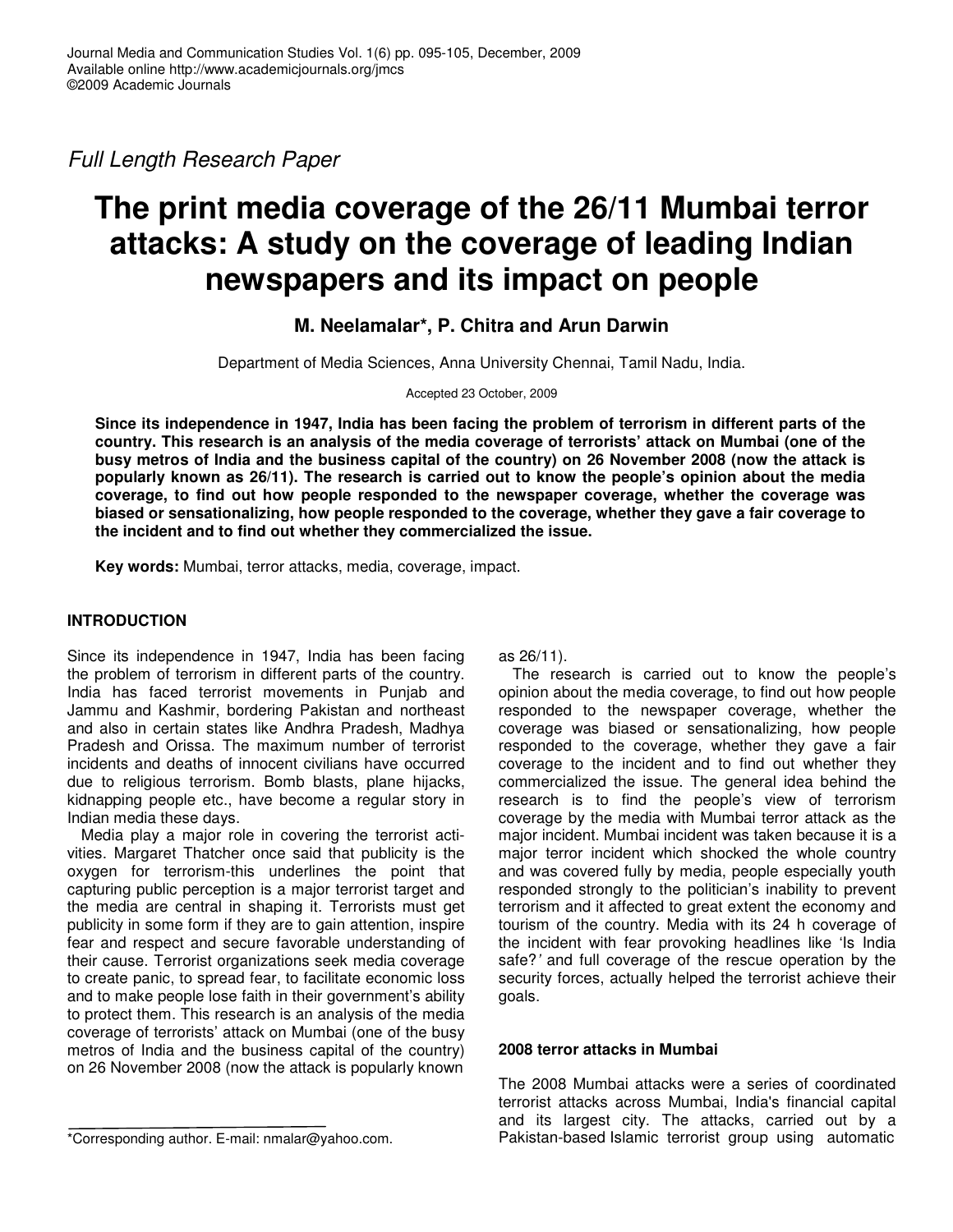weapons and grenades, began on 26 November 2008 and ended on 29 November 2008. At least 173 people were killed and at least 308 were injured in the attacks.

Eight attacks occurred in South Mumbai: at Chhatrapati Shivaji Terminus, the Oberoi Trident, the Taj Mahal Palace and Tower, Leopold Cafe, Cama Hospital, the Orthodox Jewish-owned Nariman House, the Metro Cinema and a lane behind the Times of India building behind St. Xavier's College. There was also an explosion at the Mazagaon docks in Mumbai's port area and a taxi blast at Vile Parle.

By the early morning of 28 November, all sites except the Taj Mahal Palace had been secured by Mumbai Police and security forces. An action by India's National Security Guards on 29 November ended the Taj Mahal Palace encounter, ending all fighting in the attacks.

Ajmal Amir Kasab, the only terrorist who was captured alive, disclosed that the attackers were members of Lashkar-e-Toiba, the Pakistan-based militant organization, considered a terrorist organization by India, the United States and the United Kingdom, among others. The Indian Government said that the attackers came from Pakistan and their controllers were in Pakistan. The attacks drew widespread condemnation across the world.

# **Preparation for the attack**

The Mumbai attack is uniquely different from past terror strikes carried out by Islamic terrorists. Instead of one or more bombings at distinct sites, the Mumbai attackers struck throughout the city using military tactics. An attack of this nature requires planning, scouting, financing, training and a support network to aid the fighters. Initial reports indicate the attacks originated from Pakistan, the hub of jihadi (dedicated for religious cause and freedom) activity in South Asia. Few local terror groups had the capacity to pull of an attack such as this.

While the exact size of the assault force and the support cells is still not known, as per the police estimate about 25 gunmen were involved in the attack. The number of members of the supporting cells that provide financing, training, transportation and other services could be two to four times this number. Operational security for such a large unit, or grouping of cells, is difficult to maintain and requires organization and discipline.

To pull off an attack of this magnitude, it requires months of training, planning and on-site reconnaissance. Indian officials have stated that the terrorists set up "advance control rooms" at the Taj Mahal and Trident (Oberoi) hotels and conducted a significant amount of reconnaissance prior to executing the attack. If the news about the "control rooms" is accurate, these rooms may also have served as weapons and ammunition caches for the assault teams to replenish after conducting the first half of the operation.

The planners of the Mumbai attack appear to have

chosen able military-aged males. Witnesses have described the men as young and fit. Some of the gunmen appear to have been well trained; some have been credited with having good marksmanship and other military skills.

A witness who saw one of the teams land by sea described the gunmen as "in their 20s, fair-skinned and tall, clad in jeans and jackets." He saw "eight young men stepping out of the raft, two at a time. They jumped into the waters and picked up a haversack. They bent down again and came up carrying two more haversacks, one in each hand." An Indian official claimed the attackers used "sophisticated weapons," however this may be an overstatement. Reports indicate the gunmen used automatic rifles, hand grenades and some machineguns, as well as several car bombs. The terrorists did not have sophisticated weapons such as anti-aircraft missiles to attack helicopters supporting Indian counterterrorism forces.

# **End of attacks**

By the morning of 27 November, the Indian army had secured the Jewish outreach center at Nariman House as well as the Oberoi Trident hotel and incorrectly believed that the Taj Mahal Palace and Towers had also been cleared of terrorists. The fires were out and soldiers were leading hostages and holed-up guests to safety and removing bodies of those killed in the attacks. However, later news reports indicated that there were still two or three terrorists in the Taj, with explosions heard and gunfire exchanged. Fires were also reported as having been caused at the ground floor of the Taj with plumes of smoke arising from the first floor. The final operation at the Taj Mahal Palace hotel was completed by the National Security Guards at 08:00 on 29 November, killing three terrorists and resulting in the end of the attacks. The security forces rescued 250 people from the Oberoi, 300 from the Taj and 60 people (members of 12 different families) from Nariman House.

## **The counterattack**

Police appeared to have regained control of the situation at the CSP train station, cafe and cinema relatively easier, however they were unable to handle the hostage situation at the hotels, the hospital and the Jewish center. Police officials admitted they were "overwhelmed" by the attacks and unable to contain the fighting. After a delay, more than 200 National Security Guards commandos and a number of elite Naval commandos, as well as an unknown number of Army forces were deployed to Mumbai. The hotels, the hospital and the Jewish center were surrounded as the special operations forces prepared to assault the buildings.

Commandos are in the process of clearing the Taj and the Trident in room-by-room searches. Some of the rooms are reported to have been rigged with explosives.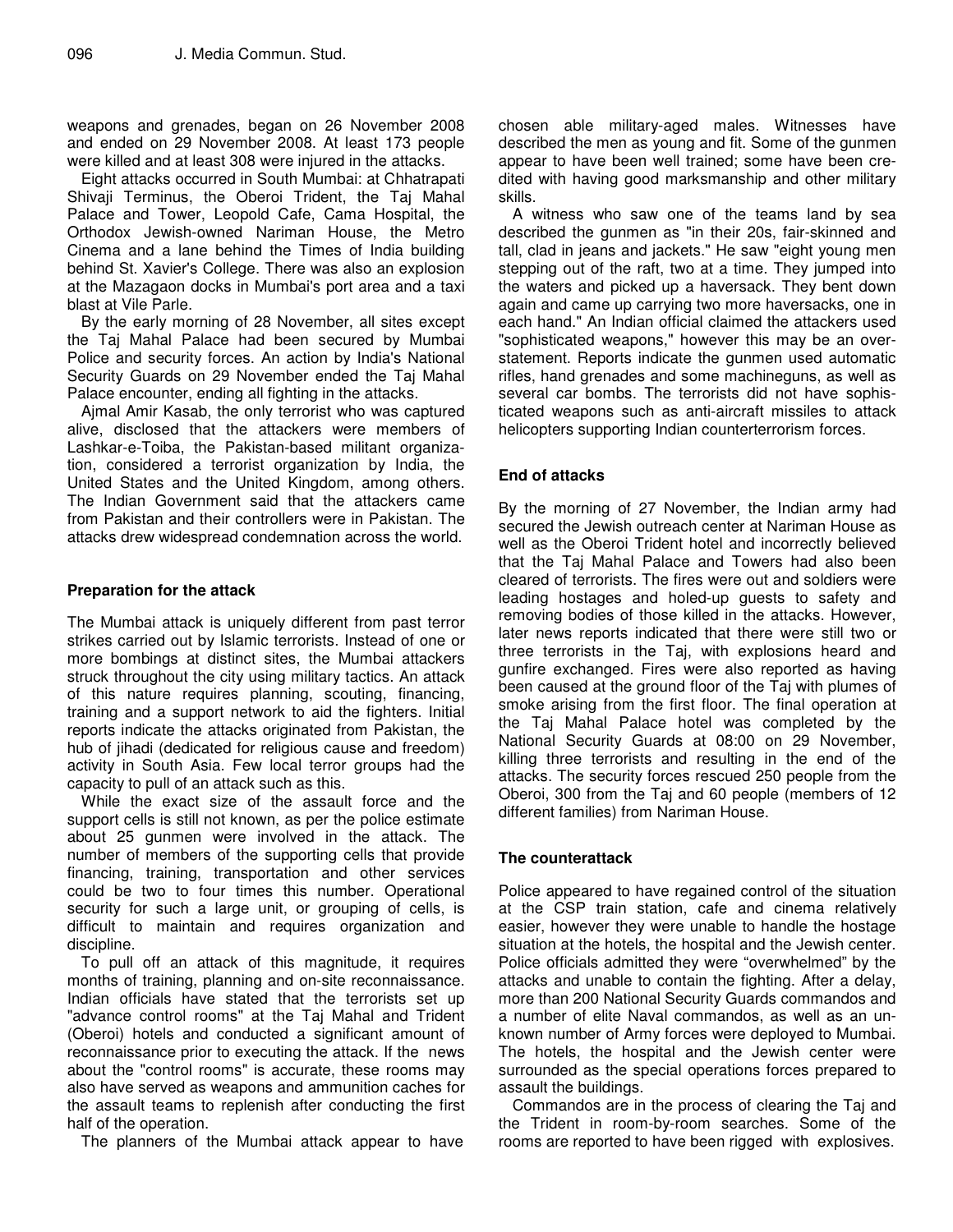Several National Security Guards commandos have been reported to have been killed or wounded in the fighting. Indian forces are also storming the Jewish Center after air assaulting soldiers into the complex. Curiously, it does not appear the terrorists have executed hostages once they were taken. At this time, police said seven terrorists have been killed and nine have been detained. Several more were still thought to be hiding in the Taj and Trident hotels and the Jewish center.

The Mumbai attack differs from previous terror attacks launched by Islamic terror groups. Al Qaeda and other terror groups have not used multiple assault teams to attack multiple targets simultaneously in a major city outside of a war zone. Al Qaeda and allied groups have conducted complex military assaults on military and nonmilitary targets in countries such as Iraq, Afghanistan, Chechnya, Somalia, Algeria and Pakistan. But these are countries that are actively in a state of war or emerging from a recent war, where resources and established fighting units already exist.

Al Qaeda has also used the combination of a suicide attack to breach an outer wall followed by one or more assault teams on military bases in Iraq, Afghanistan and Pakistan, as well as at the US embassy in Yemen. But again, these attacks are focused on a single target and again occur where the resources and manpower is available.

Previous terror attacks in non-war zone countries such as India, London, Spain, the United States, Jordan, Morocco and Egypt have consisted of suicide or conventional bombings on one or more critical soft targets such as hotels, resorts, cafes, rail stations, trains and in the case of the September 11 attack, planes used as suicide bombs. The only attack similar to the Mumbai strike is the assault on the Indian Parliament by the Jaish-e-Mohammed, aided by the Lashkar-e-Taiba, in December 2001. A team of Jaish-e-Mohammed fighters attempted to storm the parliament building while in a session was held. A combination of mishaps by the terrorists and the quick reaction of security guards blunted the attack.

The Mumbai attack is something different. Foreign assault teams that likely trained and originated from outside the country infiltrated a major city to conduct multiple attacks on carefully chosen targets. The primary weapon was the gunman, not the suicide bomber. The attack itself has paralyzed a city of 18 million. And two days after the attack began, Indian forces worked to root out the terror teams (Times of India 2008).

## **Casualties**

Among the dead were 136 Indians (including 17 policemen) and 28 foreigners. The breakdown of the foreigners was as follows: four Americans, three Germans, two Israeli-Americans, two Israelis, two Australians, two Canadians, two French, two Italians, one British-Cypriot, one Dutch, one Japanese, one Jordanian, one Malaysian,

one Mauritian, one Mexican, one Singaporean and one Thai. In addition, nine terrorists were killed and one was captured. Twenty-seven other foreigners of different nationalities were injured in the terror strikes and were admitted to the Bombay Hospital. Hospital sources said the injured foreigners were from Australia, USA, UK, Canada, Germany, Canada, Spain, Norway, Finland Oman, China, Japan, the Philippines and Jordan.

According to Maharashtra Chief Minister Vilasrao Deshmukh, 15 policemen and two NSG commandos were killed, including the following officers: Assistant Police Sub-Inspector Tukaram Omble died but succeeded in capturing a terrorist alive, with his bare hands. Mumbai Anti-Terrorism Squad Chief Hemant Karkare, who headed the team investigating the politically sensitive 2006 Malegaon blasts. Additional Commissioner of Police Ashok Came, Encounter specialist Vijay Salaskar, Senior inspector Shashank Shinde, NSG Commando Major Sandeep Unnikrishnan and NSG Commando Hawaldar Gajendra Singh were also killed in the attack.

Three railway officials of Chhatrapati Shivaji Terminus had also been killed in the terror strikes. In the attack on Oberoi-Trident hotel, 4 hotel guests, 18 diners and 10 staffers died and nine people were injured, including two staffers.

Twelve staff members of the Taj Mahal Palace and Tower Hotel were killed and seven were injured. Their medical treatment and counseling needs will be provided and fully paid for by Taj Hotels.

# **Reactions and aftermath**

Political reactions in Mumbai and India included a range of resignations and political changes. Reactions included condemnation of the attacks by Indian Muslim organizations and personalities and insurgent movements. The business establishment also reacted, with changes to transport and requests for an increase in self-defence capabilities. International reaction for the attacks was widespread, with many countries and international organizations condemning the attacks and expressing their condolences to the civilian victims. Many important personalities around the world have very strongly condemned the attacks. Media coverage highlighted the use of new media and Internet social networking tools, including 'Twitter' and 'Flickr', in spreading information about the attacks, observing that Internet coverage was often ahead of more traditional media sources. The attacks had multiple, far-ranging effects. Besides the immediate impact on the victims and their families, the attacks caused widespread anger among the Indian public and condemnation throughout the world. The immediate impact was felt on Mumbai and Maharashtra state and throughout urban India. There were also aftereffects on the Indian government, center-state relations within India, Indo-Pakistani relations, domestic impact within Pakistan, on the United States' relationships with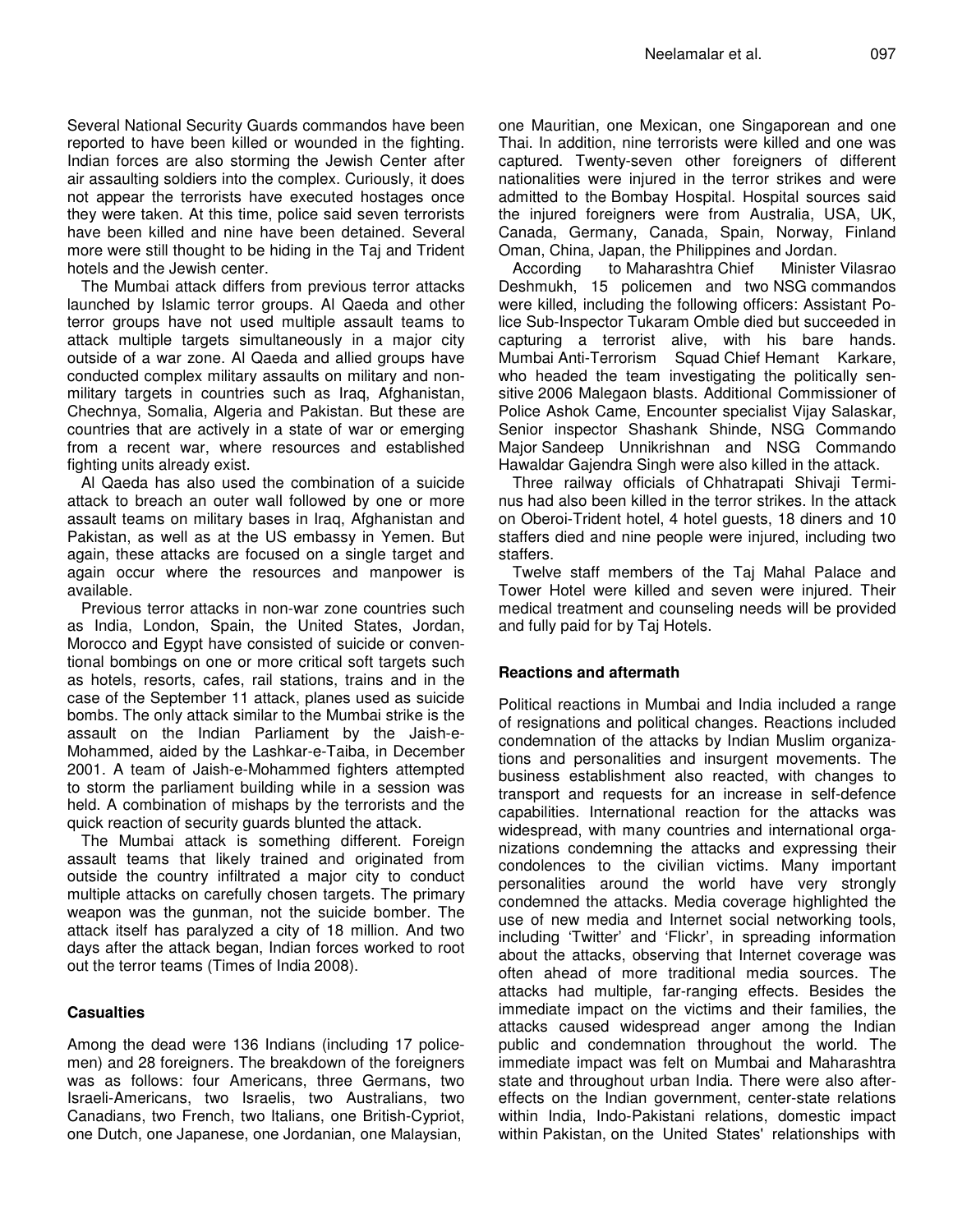|  | <b>Table 1.</b> Details of attacks and casualties of 26/11. |  |  |  |  |  |
|--|-------------------------------------------------------------|--|--|--|--|--|
|--|-------------------------------------------------------------|--|--|--|--|--|

| Location                                                   | Type of attack                                                                                  | <b>Dead</b>            | <b>Rescued</b> |
|------------------------------------------------------------|-------------------------------------------------------------------------------------------------|------------------------|----------------|
| Mumbai Harbor                                              | Shootings: hostages.                                                                            | 4                      | none           |
| Chhatrapati Shivaji Terminus (Victoria)<br>railway station | Shootings; grenade attacks.                                                                     | 58                     | none           |
| Leopold Cafe, Colaba                                       | Shootings; grenade explosion.                                                                   | 10                     | none           |
| Taj Mahal Palace and Tower hotel                           | Shootings; six explosions; fire on ground, first<br>and top floors; hostages; RDX found nearby. | around 40 (1 commando) | around 250     |
| Oberoi Trident hotel                                       | Shootings; explosions; hostages; fire.                                                          | 30                     | 143            |
| Metro Cinema                                               | Shooting from carjacked police jeep.                                                            | around 10              | none           |
| Cama Hospital                                              | Shootings; hostages.                                                                            | 5 policemen            | none           |
| Nariman House (Mumbai Chabad House)                        | Siege; shootings; hostages                                                                      | 7 (1 commando)         | 9              |
| Vile Parle suburb, North Mumbai                            | Car bomb blast.                                                                                 |                        | none           |
| Lane behind Times of India building                        | Police killed by gunfire.                                                                       | 9 policemen            | none           |
| Mazagaon docks                                             | Explosion; boat with armaments seized.                                                          | none                   | none           |

both countries, the US-led NATO war in Afghanistan and on the Global War on Terror (Table 1).

# **Objective of the study**

- 1. To find how various media has covered this incident.
- 2. To know how people reacted to this coverage.
- 3. To find the impact of media coverage of 26/11 attacks on public.

## **REVIEW OF LITERATURE**

Shahzad (December 2, 2008), in 'Al-Qaeda 'hijack' led to Mumbai attack' states that a plan by Pakistan's Inter-Services Intelligence (ISI) that had been in the pipelines for several months - even though official policy was to ditch it - saw what was to be a low-profile attack in Kashmir turn into the massive attacks in Mumbai. The original plan was highjacked by the Laskar-e-Taiba (LET), a Pakistani militant group that generally focused on the Kashmir struggle and al-Qaeda, resulting in the deaths of nearly 200 people in Mumbai as groups of militants sprayed bullets and hand grenades at hotels, restaurants and railway stations, as well as a Jewish community center. Roggio (November 28, 2008), in 'Mumbai attack differs from past terror strikes' opines that the Mumbai attack is uniquely different from past terror strikes carried out by Islamic terrorists. Instead of one or more bombings at distinct sites, the Mumbai attackers struck throughout the city using military tactics. Instead of one or more bombings carried out over a short period of time, Mumbai entered its third day of crisis. Gilani (January, 2009) in 'Mumbai attack media coverage more theatrical than professional' talks of an online survey. 'Newswatch' conducted an online Survey between 3 - 6 December. Sample size was 9,906 in which 21 News Channels were selected for the purpose and 16 questions were put to respondents to rate them on a scale of 1 - 5

dealing with perceived negativity aspects of the coverage of Mumbai terror attacks by news and business channels. A finding of the survey was startling. For instance; one time star of electronic journalism Barkha dutt of NDTV (Group Editor. English News) was voted as the worst/theatrical reporter/anchor with 46% of the vote, followed by Arnab Goswami (Editor in chief. Times Now) (Earlier he was part of NDTV) Rajdeep Chaurasia (Aaj Tak) and Rajdeep Sardesai (Editor in Chief. CNN-IBN) (Earlier he was also part of NDTV team) "Did TV channels came across as taking credit for their exclusive coverage", here again Aaj Tak maintained the lead along with India TV News channel. Ahmad (2003), in 'Contextualizing Conflict - the US War on Terrorism' states that after September 11, 2001, it is rather astonishing that this report, drafted a year before those events, actually suggested that what the US needed as justification for putting in place its global design for the twenty-first century was 'some catastrophic and catalyzing event-like a new Pearl Harbor. 'As images of the World Trade Center tragedy were flashed across the world, incessantly, day in and day out, dozens of commentators indeed compared that event to Pearl Harbor again and again. And the tragedy of thousands of grieving families was soon turned into the empire's golden opportunity. Nicolas Lemann revealed in the New Yorker in April 2002 that Condoleeza Rice, Bush's National Security Advisor, told him she had called her senior officers and asked them to think about "how do capitalize on these opportunities". Magder (2003), in 'Watching what we say: Global communication in a time of fear' says that atleast since the late 1960s, when the collection of data on cross-border flows of media became commonplace, the term cultural imperialism - and its application of dominance and coercion - has been commonly applied to describe the consequences of the western edge in the flow of media across borders. The cumulation of this argument envisions drastic consequences: a transformation in the practices and collective identities, summed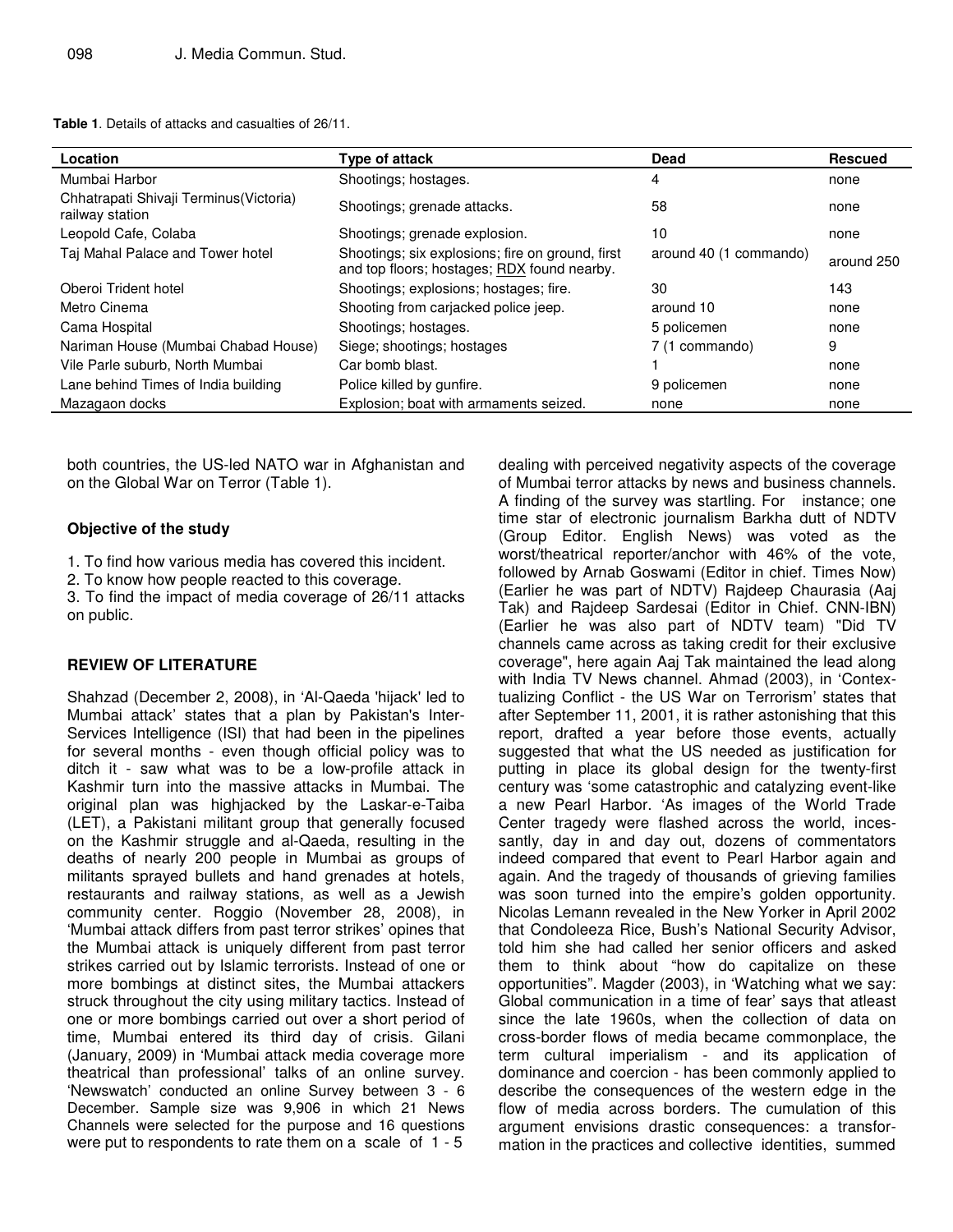up in terms such as Americanization, westernization, or the more colloquial McDonaldization, Cooca-Colanization or Disneyfication. The rhetorical appeal of these terms is undeniable. But their scholarly value is limited, especially if they are used to short-circuit analysis of how media and information flows work. These terms rightly draw our attention to the inequalities of power that typify international communication, but they do not adequately describe the nature or the consequences of the flow of media across borders. Seaton (2003), in 'Understanding not empathy' states that news is one of the great political and artistic forms animating contemporary collective and private lives - and it deals with how we understand our condition. Violent news can be awesome and its bitter sights addictive. Yet at times we read and watch events comparable to the fall of Troy or the sack of Constantinople with casual indifference - or prefer other sillier, lighter, things. Webstar (2003), in 'Information warfare in an age of globalization' says that the media explosion of recent decades has led to there being staggering amounts of information available today - anywhere, anytime we have 24 h news services, entertainment, radio talk show and internet sites. This is dominated by the west, but there is such a quantity of information, in so many different outlets, coming with such velocity and with such turnover that, in a real sense, it is beyond control. In this context, with regard to media coverage of warfare, two points may be made.

The first is that war is newsworthy and as such of compelling interest to media. Was is dramatic, attention grabbing and played for enormously high stakes and as such it is a top priority for news-makers. This does not mean that war is in itself sufficient to gain media attention - there are clearly other factors involved such as the scale and intensity of the conflict, its location, where the participants come from, as well as its strategic implications. However, the inherent newsworthiness of war increases the likelihood of the receiving prominent and sustained attention. Brown (2003), in 'Spinning the war: Political Communications, information operations and public diplomacy in the war on terrorism', states that 'War, observed the eighteenth-century Prussian military strategist, Karl Von Clausewitz, is nothing more than the continuation of politics by other means'. As politics and society change so does the nature of war. In the twentyfirst century politics is conducted via the mass media with the result that the 'war on terrorism' is a war that is also waged through the media. The way in which the mass media represent the conflict is part of the conflict. Campbell (2003), in 'Commodifying September 11: Advertising, Myth and Hegemony' states that a number of media studies scholars have examined the role of myth in journalism, finding that the storytelling traditions of the news industry trend to subtly sustain dominant political ideologies. S. Elizabeth Bird and Robert Dardenne describe recurrent myths that surface in news coverage "that are derived from culture and feed back into it. " They

argue that the mythical qualities of news "offer reassurance and familiarity in shared community experiences; it provides credible answers to baffling questions and ready explanations of complex phenomena such as unemployment and inflation. Coverage of September 11 in the U.S. new media certainly exhibited such mythical qualities. Breithaupt (2003) in 'Rituals of Trauma' opines that for the media, "trauma is an organizing device, that is, a concept. This is why the word "trauma" appears in quotation marks in this text. Concept "grasp" reality by offering a clear vision of otherwise complex situations. As a concept, "trauma" is not a diagnosis of existing medical conditions, but rather a prescription for arranging the scenario of an event. Concepts guide the perception of reality: We see (perceive) what we already (conceptually) know; concepts prepare for future situations. In the word of concepts, there are always competing concepts. Indeed, instead of "trauma", there are numerous other concepts that could have guided the media: a "anxiety", "anger", "vengeance", sobriety", "mourning", "disbelief", "dialogue" - all other of which do structure some responses of September 11, whether they are named or not. Brown et al. (2003), in 'Internet News representation of September 11: Archival impulse in the age of Information' states that the events of September 11 are now routinely described as the most widely documented tragedies of all time. Such assertions imply an authenticity and totality in capturing the day's events that potentially raise the standard of the historical record and provide for a greater comprehensibility of the terms of September 11. And yet, amidst the pervasive images of September 11 sheer documentation by various forms of technology and media has done little to clarify why the attacks occurred, the nature of change and transformation in the United States and across the world since those events, nor even ensure a "total" picture of the occurrences of that day. Such is the nature of trauma in representation, where tragedy and its Impact can only be partially and situation-wise expressed.

#### **THE METHODOLOGY**

The methodology adopted for this study are Survey method and Content analysis. The survey was conducted primarily over a web based interface by posting questionnaires through emails and forums. For the content analysis four National English dailies were chosen and their coverage on Mumbai attacks from 27<sup>th</sup> November to 30<sup>th</sup> was analyzed.

#### **FINDINGS**

#### **Content analysis of newspapers**

The four English dailies being chosen are The Hindu, Times of India, New Indian Express and Deccan Chronicle. Of these we have divided the whole issue into six broad categories, they are:

i) Terrorism in general.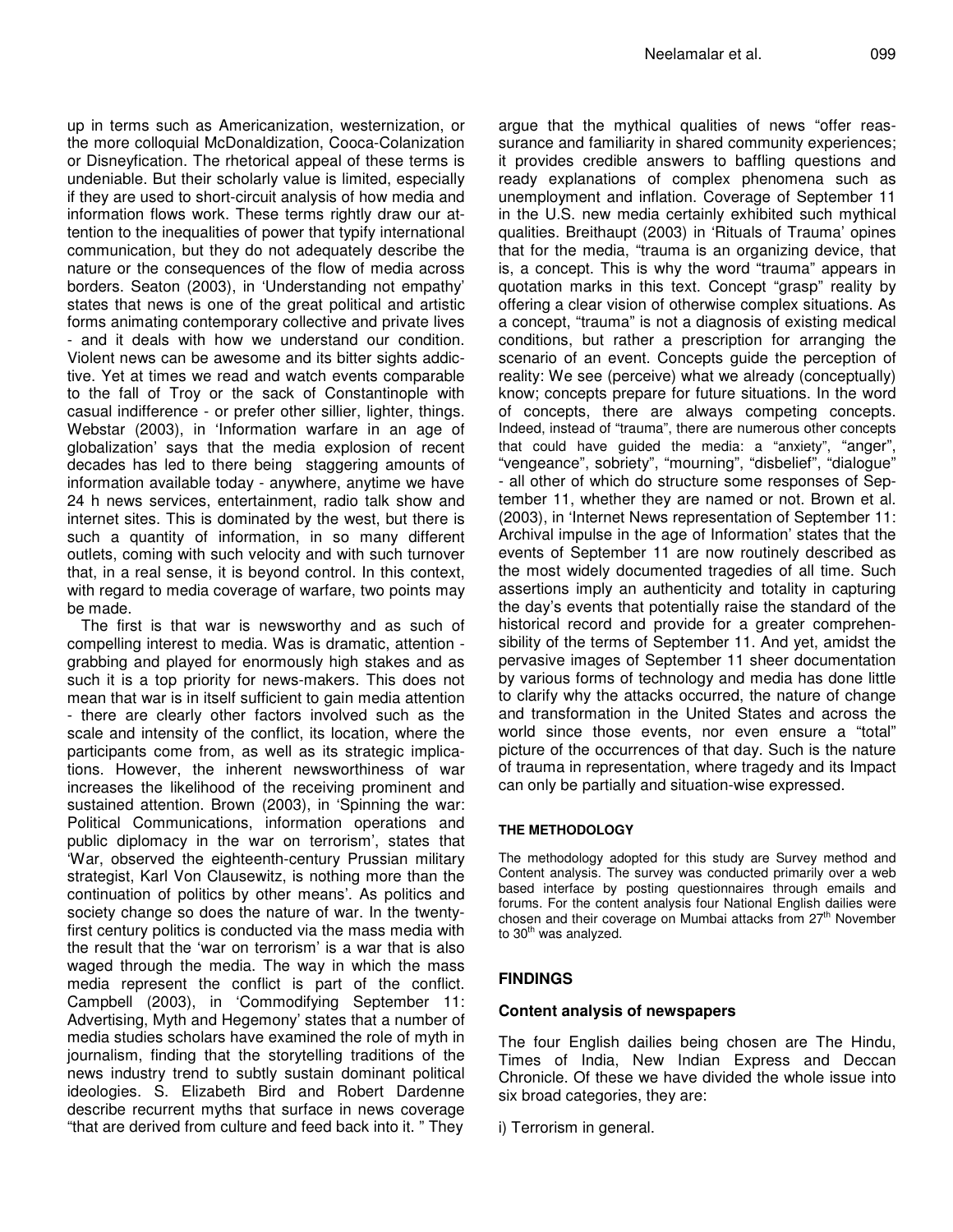Table 2. Percentage of news stories on 28<sup>th</sup> November.

| <b>News stories</b>                        | The Hindu | Times of<br>India        | New Indian<br>express | <b>Deccan</b><br>chronicle |
|--------------------------------------------|-----------|--------------------------|-----------------------|----------------------------|
| Terrorist group behind the attacks         | 50        | 30                       | 20                    | 30                         |
| Causalities and human interest stories     | 30        | 10                       | 40                    | 10                         |
| Internal security and terrorism in general | 20        | 30                       |                       | 40                         |
| <b>Star Hotels</b>                         |           | 30                       | 20                    |                            |
| Politicing terror                          | -         | $\overline{\phantom{0}}$ | 20                    | 20                         |

Table 3. Percentage of news stories on 29<sup>th</sup> November.

| <b>News stories</b>                                            | The Hindu | Times of<br>India | <b>New Indian</b><br>express | <b>Deccan</b><br>chronicle |
|----------------------------------------------------------------|-----------|-------------------|------------------------------|----------------------------|
| Politicising terror                                            | 35        | 30                |                              | 25                         |
| Star hotels                                                    | 35        | 20                | 35                           | 20                         |
| Terrorist groups behind the attack                             | 20        |                   | 10                           | ۰                          |
| Terrorism in general                                           | 10        |                   |                              | $\overline{\phantom{0}}$   |
| Causalities and human interest<br>stories and terrorist groups |           | 10                | 45                           | 10                         |
| Internal security                                              |           | 40                | 10                           | 45                         |

ii) Terrorist groups behind the attack.

- iii) Internal security.
- iv) Polticing terror.
- v) Causalities and human interest.
- vi) About star hotels.

Based on these topics, for what kind of news national dailies have given more importance on that day and in what way they differ form each other in giving information to the audience was found out.

## **Headlines**

Since the terror attack happened on 26<sup>th</sup> November, the newspapers on 27<sup>th</sup> carried various details of the attack and hence their headlines have been analyzed. For the next few days, a detailed analysis has been done by the newspapers and they are analyzed based on the factors mentioned above.

On 27<sup>th</sup> November: Since the attack has happened last night most of the dailies did not have much coverage on this issue. But in all the four dailies the head lines was on Mumbai terror attacks.

The headlines are given as follows:

**The Hindu:** Rash of terror attacks in Mumbai.

**Times of India:** Its war on Mumbai.

**New Indian express:** War zone-Mumbai.

**Deccan chronicle:** Terrorist rip Mumbai apart.

Of these four dailies, only New Indian Express had full page coverage on this day and only 'Times of India' had a lead in story on this day. By comparing the headlines and the story, we come to know that 'New Indian Express' tries to sensenalize the issue and 'The Hindu' is trying to play down with the issue (Tables 2 - 4). Since the coverage of the attack in the Deccan Chronicle dated 30<sup>th</sup> November, 2008 was negligible it was not included in the table.

## **Survey method**

In this method we have posted various forms of questions based on the news papers' content to know the people's reaction towards the coverage of this issue in news papers. The survey was conducted primarily over a web based interface by posting questionnaires through emails, forums and also directly administring the samples. Survey was done in four major cities of India namely Chennai, Mumbai, Delhi and Bangalore and the total number of samples is 90 (Table 5). Majority of the respondents that is 41% of the respondents felt that the news coverage was overdosed, that is a lot of hype was given unnecessarily. They also felt that unnecessary information are given while covering the incident, which shows that people want the exact portrayal of the incident, rather than giving overhype to terror attacks. Contrary to this, nearly one third of the respondents that is, 32% of them felt the newspapers gave sufficient coverage to the incident, which on other side proves that media's coverage satisfied a large chunk of people too,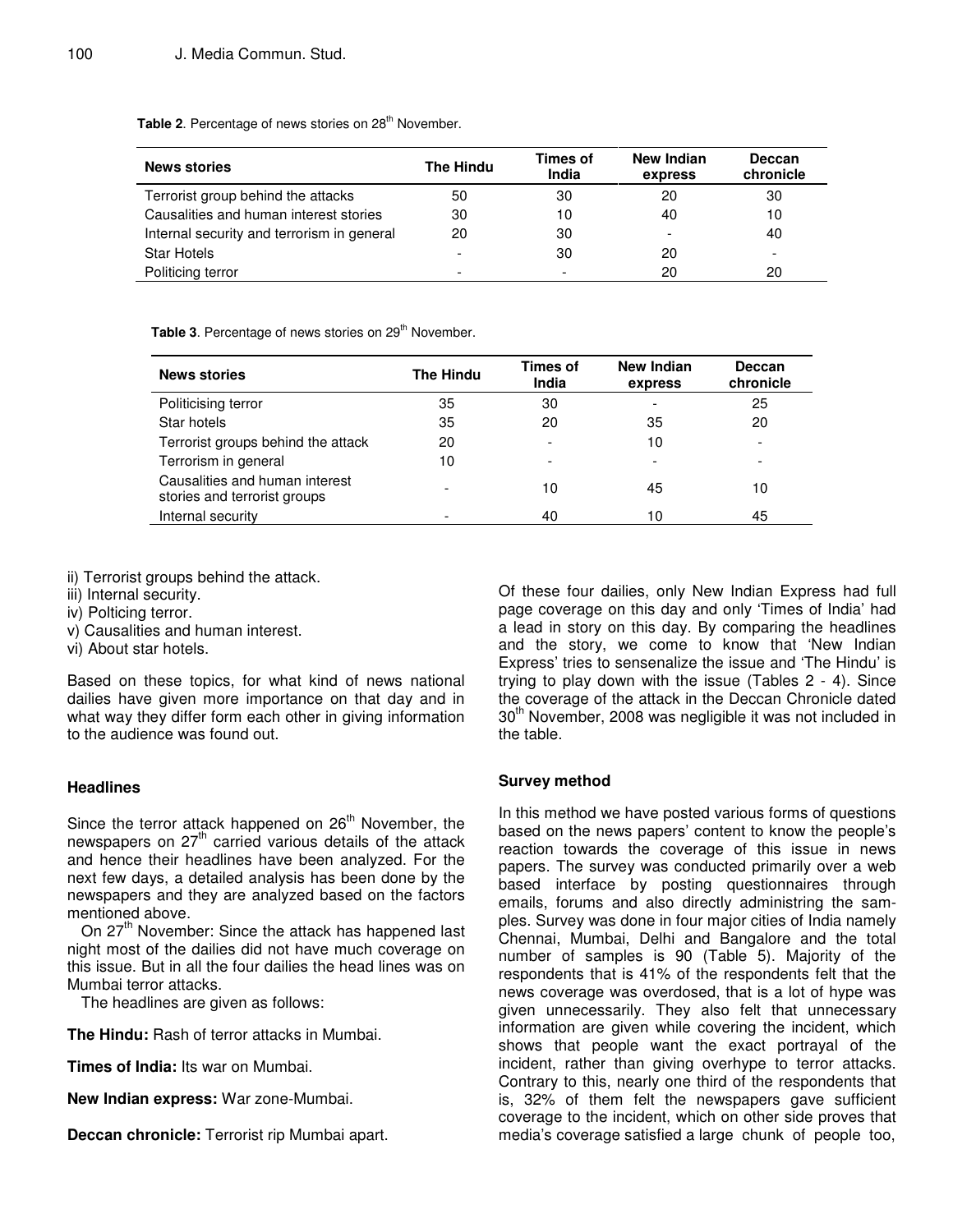| <b>News stories</b>                    | <b>The Hindu</b> | Times of<br>India        | <b>New Indian</b><br>express |
|----------------------------------------|------------------|--------------------------|------------------------------|
| Internal security                      | 30               | 25                       | 40                           |
| Politicising terror                    | 25               | ۰                        | 40                           |
| <b>Star Hotels</b>                     | 20               | $\overline{\phantom{0}}$ | 15                           |
| Causalities and human interest stories | 15               | 50                       | $\overline{\phantom{a}}$     |
| Terrorist groups behind the attack     | 10               | 15                       |                              |
| Terrorism in general                   | ٠                | 10                       | 15                           |

Table 4. Percentage of news stories on 30<sup>th</sup> November.

**Table 5.** General opinion of people about newspaper coverage of 26/11 Mumbai attack.

| <b>Opinion</b>      | No. of respondents | Percentage |
|---------------------|--------------------|------------|
| Sufficient          | 29                 | 32         |
| Over dosed          | 37                 | 41         |
| Falling shortage    | 16                 | 18         |
| Can be still better | 8                  | 9          |

**Table 6**. Whether the newspapers gave overall dimension about the issue.

| <b>Giving dimension</b> | No. of respondents | Percentage (%) |
|-------------------------|--------------------|----------------|
| a. Yes                  | 59                 | 66             |
| b. No                   | 31                 | 34             |

**Table 7**. Effectiveness of the medium in covering this kind of issue.

| <b>Medium</b> | No. of respondents | Percentage (%) |
|---------------|--------------------|----------------|
| Newspaper     | 22                 | 24             |
| TV            | 41                 | 46             |
| Radio         | 5                  | 6              |
| Online        | 18                 | 20             |
| Others        |                    | Δ              |

while 18% of them felt that their expectations were not satisfied that is less coverage was given to the incident, 9% of them felt the coverage would had been little better than it was actually given. The answers reflected the different minds of the different types of the respondents. Newspaper being a mass media has to cover the interest of every sect of people, but the majority opinion of the respondents is that media hyped the incident more than actually than it was (Table 6).

It is interestingly found out that with the advent of twenty four hour news channel updating the incident with exclusive visuals then and there, the respondents still felt that the newspapers gave overall dimension of the attack. Nearly two third of the respondents, that is 66% of them felt that newspaper gave overall coverage to the incident, while the remaining 34% felt newspaper did not give overall dimensions of the incident (Table 7). 46% of the respondents felt television as the most effective medium for covering this issue, the main reason being the television covers the incident live and they could see what is happening over there then and there. The next preferred medium was newspaper, 24% of them preferred newspaper because they wanted to have a in-depth information about the issue, while 20% of them preferred internet, since they can get live updates, as well as indepth information at the same time and also enables them to take part easily in discussions and share their opinions as well. 6% of them preferred radio over other medium as they felt radio is affordable, as well as gives live updates of the incident. 4% of them preferred other medium than above mentioned (Table 8).

This question was to find whether the respondents felt the English dailies coverage on Mumbai terror attack was biased or not. Nearly two third of the respondents, that is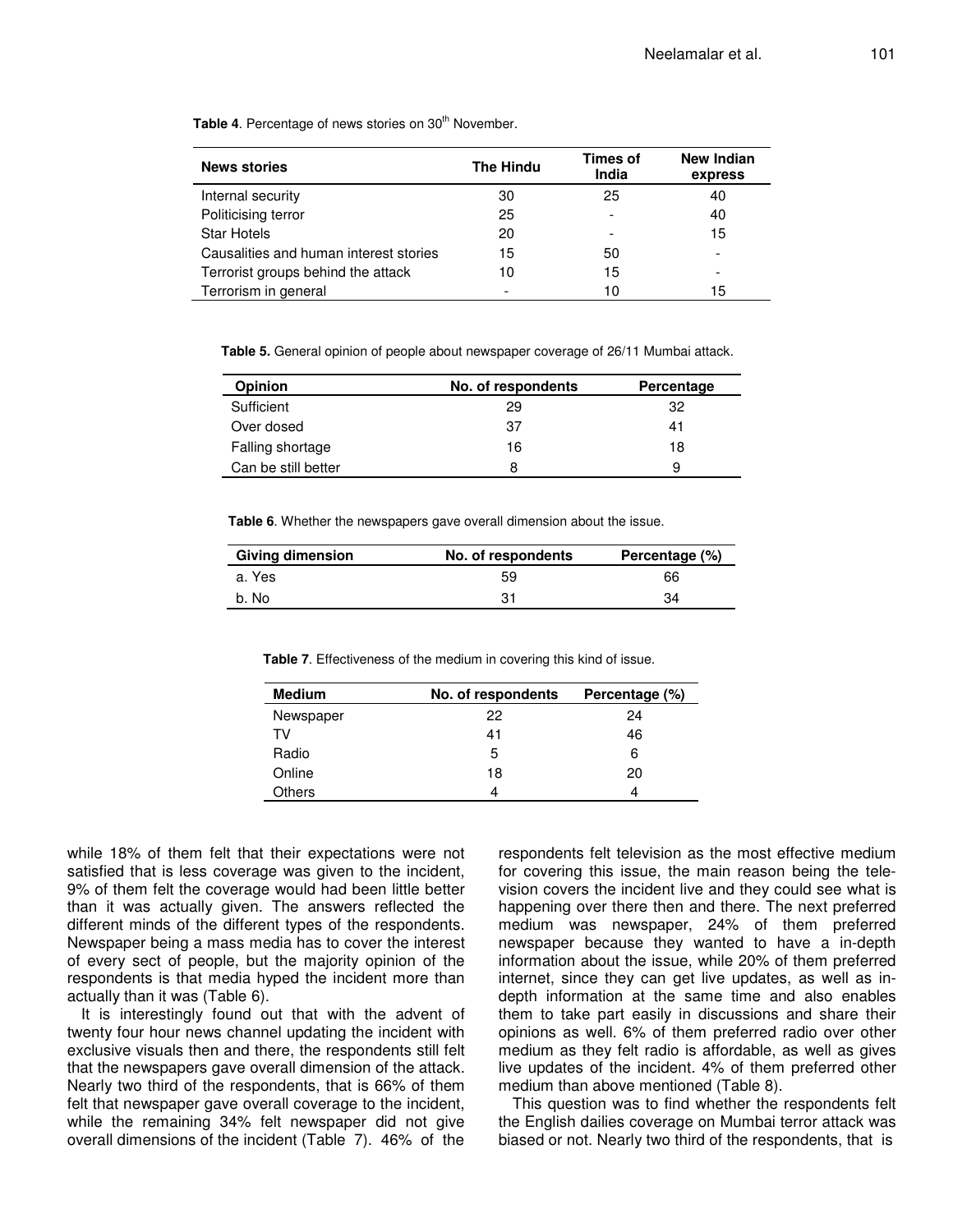| Opinion | No. of respondents | Percentage (%) |
|---------|--------------------|----------------|
| Yes     | 32                 | 36             |
| No      | 58                 | 64             |

**Table 8.** Newspaper medium was unbiased in covering this issue.

**Table 9.** Newspaper was sensenalizing the issue.

| <b>Opinion</b> | No. of respondents | Percentage (%) |
|----------------|--------------------|----------------|
| Yes            | 61                 | 68             |
| No             | 29                 | 32             |

**Table 10**. Graphic illustrations/pictures are self explanatory and innovative.

| <b>Opinion</b> | No. of respondents Percentage (%) |     |
|----------------|-----------------------------------|-----|
| Yes.           | 63                                | 70  |
| No             | 27                                | 30. |

64% of the respondents felt that the newspapers were unbiased in covering the incident and remaining 36% felt that the newspapers were biased in covering the issue (Table 9).

This is a very important question put forth to the respondents to find whether, they felt that the newspapers sensationalized the issue, only 32% of them felt the newspaper was not sensationalizing the issue, 68% of them, that is a majority of people felt that the newspapers are sensationalizing the incident unnecessarily, than it was actually. This throws light on the important issue how newspapers unnecessarily sensationalize the terror attacks and create panic and insecurity among the people. Among those who said newspapers are sensationalizing the issue, 38% of them felt it made them feel the country is insecure, 26% of them felt it made unnecessary hype to the issue, 21% said it created inner fear in them and interestingly 16% of them felt that the newspapers are blaming the government and gave many negative stories, instead of giving strength to the people (Table 10).

This question was asked to know whether the images in the newspapers are self-explanatory and explained the situation deeply and to know the quality of images given in newspapers during this kind of terror attacks. 70% of the respondents are satisfied with the pictures/graphic illustrations given in the newspapers, while remaining 30% felt it did not satisfy their needs (Table 11).

This is an inquisitive question asked to know whether media coverage on terror attacks have any long time impact on voting decision as well as to know whether, media uses terror attacks to sensationalize the issue and change the mindset of the voters during election. Interestingly, 64% of the respondents said that there is no con**Table 11**. Connection between 26/11 coverage and the upcoming Parliamentary Elections.

| <b>Opinion</b> | No. of respondents | Percentage (%) |
|----------------|--------------------|----------------|
| a. Yes         | 32                 | 36             |
| b. No          | 58                 | 64             |

**Table 12.** The more effective newspaper in covering this issue.

| <b>Newspapers</b>  | No. of respondent | Percentage (%) |
|--------------------|-------------------|----------------|
| Hindu              | 44                | 46             |
| Times of India     | 24                | 27             |
| New Indian express | 11                | 12             |
| Deccan chronicle   | 14                | 16             |

nection between newspaper coverage on terror attacks and upcoming Parliamentary elections, remaining 36% felt that the terror incident coverage will have its hand on the coming lok sabha elections. This indicates that people tend to forget the incident soon and the voting decision depends mostly on their personal interests, rather than the media's coverage of these kinds of incidents. Some of the interesting observations of the respondents were that;

i) During those attack elections were happening in Delhi and some states, this was used by some media to give the opposition leaders' comments on the government. ii) When the Parliament polls dates was announced every party and media tended to diminish or even forget the 26/11 incident (Table 12).

When the respondents were asked their opinion about which newspaper covered the issue the most effectively, nearly half of them that is 46% of them felt the Hindu's coverage was better compared to other newspaper followed by, Times of India at second place with 27% selecting it, followed by Deccan Chronicle at third place with 16% of the respondents favoring it and at the last the new Indian Express with 16% of the respondents. Some of the attractive features of the newspapers put forth by the respondents were;

1. The Hindu-its coverage was sensible and does not create any panic.

2. Times of India-narration and graphics were good.

3. Indian Express-the illustration of accidents and the multiple point editorial on the issue was good.

4. Deccan Chronicle-it looks deep into every issue.

5. Human interest stories were the main part of these kind of terror incidents, when the respondents were asked whether they can remember any human interest stories regarding to the terror incident, most of them forgot or had not read the human interest stories, few important stories they remember are;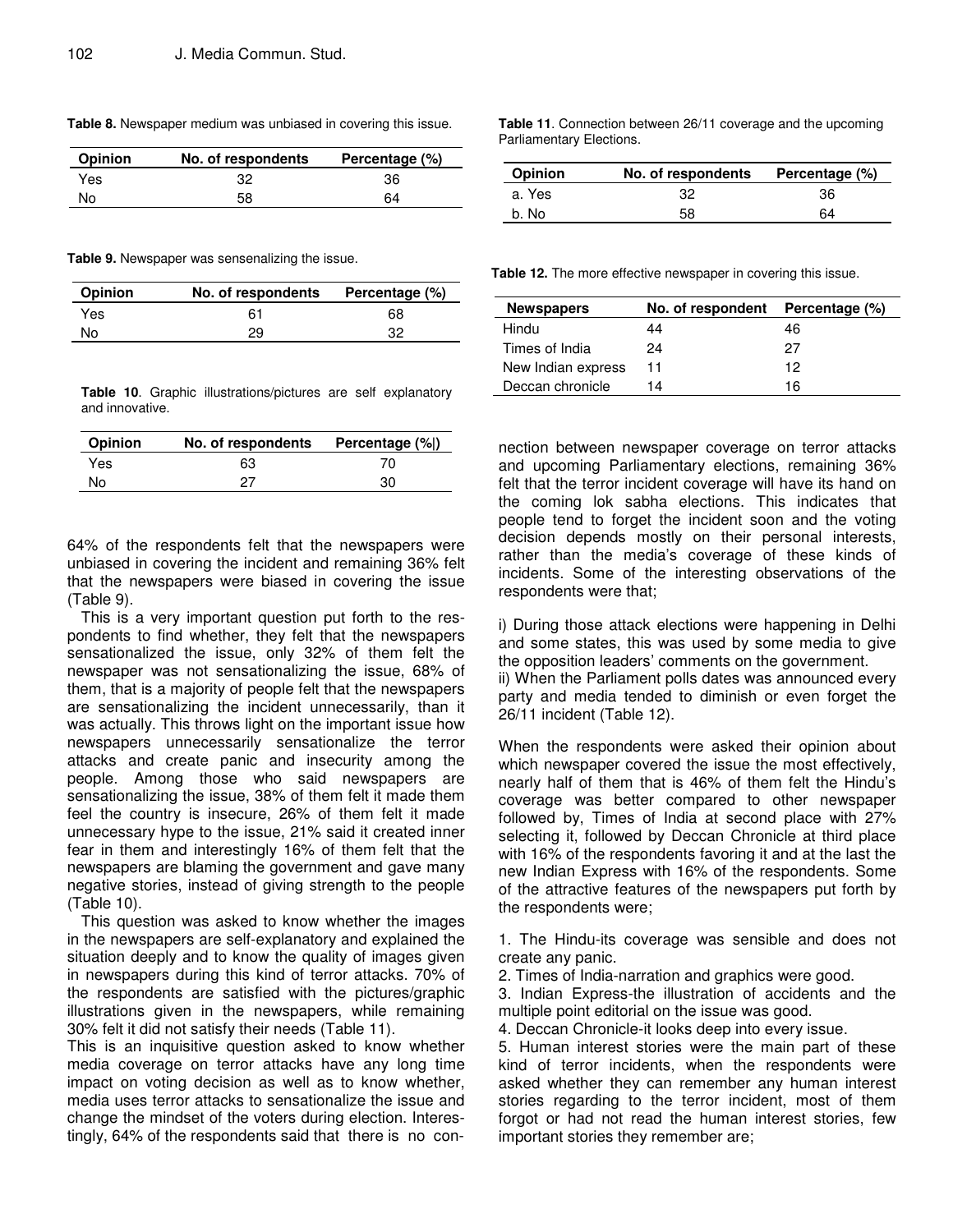**Table 13**. After the 26/11 attack, have you participated by giving information news paper (like writing letter to editors, discuss on online forums, etc).

| <b>Participation</b> | No. of respondents | Percentage (%) |
|----------------------|--------------------|----------------|
| Yes                  |                    |                |
| No                   | 85                 | 96             |

**Table 14.** Report on statement 1.

| Level of agreement | No. of respondents | Percentage (%) |
|--------------------|--------------------|----------------|
| Strongly agree     | 16                 | 18             |
| Agree              | 34                 | 38             |
| Neutral            | 19                 | 21             |
| Disagree           | 13                 | 14             |
| Strongly disagree  | 8                  | 9              |

a) About a family from Bihar who lost their loved ones at the Mumbai CST railway station firing from and the story of brave Major Unnikrishnan from Bangalore.

b) The Hindu.

c) The tamil film 'Nayagan' (especially the hero of the film J.K. Ritish) that used the pictures of the incident was highly condemed.

d) Indian express.

e) People in Victoria station started using the Indian Railway Services immediately after the incident without bothering about the hype created by the media over the incident. Further Kudos to Indian Railways to offer the services the people need the most and not for the media channels who were trying to bring the image of the Railways down.

f) Decan chronicle.

g) About train announcer who saved many lives -Times of India (Table 13).

This is an interesting question put forth to know how many people respondent to the media's coverage on the terror attack. This was posed to know whether people are active participants like writing letters to editors, replying on online forums etc., or just passive watchers of the incidents that was portrayed during the terror attacks in Mumbai. Interestingly, only 4% of the respondents had been active participants and rest of them remained as passive observers, it shows that people too take little interest in changing how media portrays this kind of terror incidents by accepting whatever is portrayed in the media, which makes the media to decide upon its own, what people should know and what they need not know.

#### **Views on newspapers' coverage of 26/11**

To know the views of people deeply, they were given

certain statements and asked to agree or disagree and the results are tabulated.

**Statement 1:** After the 26/11 attack, the newspapers was giving terrorism related stories in their supplements also; it had created a very good impact (Table 14).

This question is to know how the respondents felt about the newspapers giving serious news items like terrorism related news in supplements they give and whether they created good impact among the respondents. 18% of them strongly agreed that it will create great impact, 38% agreed to it, 19% remained neutral, while 14% disagreed and 9% of them strongly disagreed that it will create an impact.

**Statement 2:** News papers coverage of terrorism related issues cannot be replaced by other medium (Table 15).

This question was put forth to find whether the news coverage of newspapers on terrorism related issues can be replaced by some other mediums like television, internet etc., 10% of the respondents strongly agreed to it, 24% of them felt it might be replaced, 31% remained neutral, 22% agreed to it, while 14% felt newspapers cannot be replaced by other mediums in covering terrorism related issues. This brings out that people have a mixed opinion on whether newspaper can be replaced or not by other mediums in covering these kinds of issues.

**Statement 3:** During/after the 26/11 attack news papers are commercializing the issue? (e. g. relating to any brand movies, celebrity etc. Table 16)

When the respondents were asked whether they felt the newspapers were profited by commercializing the Mumbai terror incident, 13% strongly agreed newspapers commercialized the issue, 21% agreed to it, while 26% remained neutral 23% disagreed it and 17% strongly disagreed it.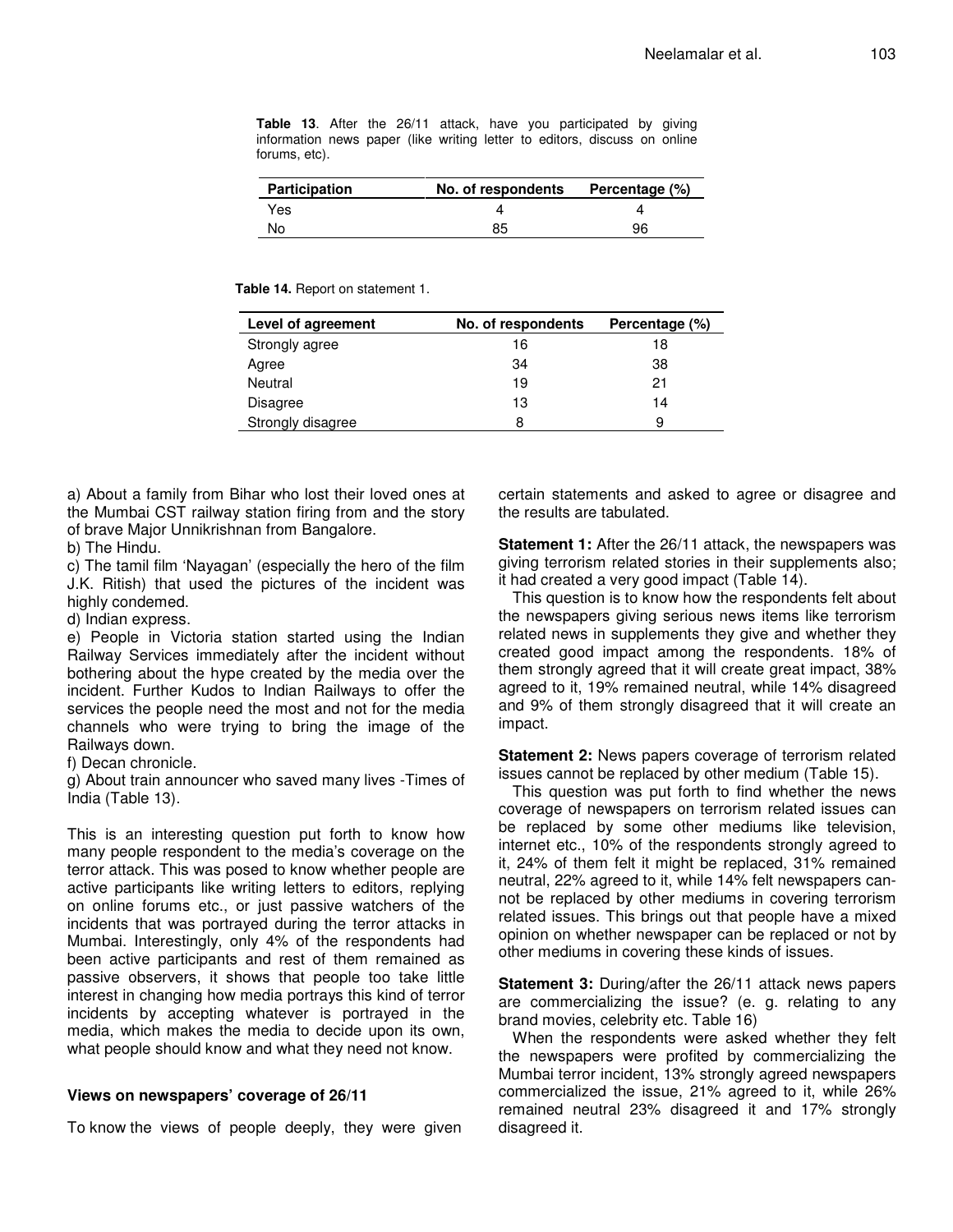| Level of agreement | No. of respondents | Percentage (%) |
|--------------------|--------------------|----------------|
| Strongly agree     | 9                  | 10             |
| Agree              | 21                 | 24             |
| Neutral            | 27                 | 31             |
| <b>Disagree</b>    | 19                 | 2              |
| Strongly disagree  | 12                 | 14             |

**Table 15.** Report on statement 2.

**Table 16.** Report on statement 3.

| Level of agreement | No. of respondents | Percentage (%) |
|--------------------|--------------------|----------------|
| Strongly agree     | 12                 | 13             |
| Agree              | 19                 | 21             |
| Neutral            | 23                 | 26             |
| <b>Disagree</b>    | 21                 | 23             |
| Strongly disagree  | 15                 | 17             |

#### **Conclusion**

Both the media and terrorists benefit from terrorist incidents. Terrorists get free publicity for themselves and their cause. The media, meanwhile, make money as reports of terror attacks increase newspaper sales. Some attempts have been made by international, national and local media organizations to come up with sensible guidelines for covering terrorist incidents. It is important that the media play a constructive role during times of local or national crisis, but it is also critical that they be able to continue to allow providing a counterbalance. The Mumbai incident was one of the best examples, which proved there is a great need for responsible media. The idea behind the terrorists attack in Mumbai was mainly to create fear in the minds of the people as well as topple the name of India in the foreign minds affecting the booming economy and tourism of the country. Media in the name of giving full coverage freely advertised the needs of terrorists and sowed fear in the minds of people, satisfying the terrorist's need, which will definitely encourage them to further take some terrorist activities. Apart from this the full coverage of the actions and plans taken by the security forces are fully covered by electronic media, helping the terrorist to repel and also to plan accordingly in the future. Most of the stories given by the newspapers are negative stories which sensationalized the issue and created fear among people and made them feel insecure.

At the same time, the intensive Indian media coverage also focused the attention of the international community on the attacks and almost the entire world expressed its support and sympathy for India. Within India, there was strong opposition to the way the electronic media sensa-. tionalized the attacks and the necessity to regulate the

media content during emergencies was stressed Though the Government of the nation gave preference to freedom of media and did not introduce any new regu-lation, the News Broadcasters Association of India have developed a code to de adhered to in times of emergency. This research implies that people want more responsible media with fair coverage of the terror attacks, with less sensationalism. It is equally important that peo-ple become active respondents to the media and help in shaping the coverage of media responsibly.

#### **REFERENCES**

- Ahmad A (2003). *Contextualizing Conflict - the US 'War on Terrorism* in Thussu DK and Freedman D (Ed) War and the Media Reporting Conflict 24/7, Vistaar Publication p. 23.
- Breithaupt F (2003). Rituals of Trauma in Chermark et al (Ed), Representation of September 11 Praeger Publications p. 69.
- Brown M et al (2003), Internet News representation of September 11: Archival impulse in the age of Information in Chermark et al (Ed), Representation of September 11 Praeger Publications p. 103.
- Brown R (2003). Spinning the War: Political Communications, Informations Operations and Public Diplomacy in the War on Terrorism in Thussu DK and Freedman D (Ed) War and the Media Reporting Conflict 24/7, Vistaar Publication p. 87.
- Campbell C (2003). Commodifying September 11: Advertising, Myth and Hegemony in Chermark et al (Ed), Representation of September 11 Praeger Publications p. 50.
- Gilani N (2009),.Mumbai attack media coverage more theatrical than professional, www.TwoCircles.net.
- Magder T (2003). Watching What We Say: Global Communication In A Time Of Fear in Thussu DK and Freedman D (Ed) War and the Media Reporting Conflict 24/7 Vistaar Publications pp. 31 – 32.
- Seaton J (2003). Understanding Not Empathy in Thussu DK and Freedman D (Ed) War and the Media Reporting Conflict 24/7 Vistaar Publication p. 45.
- Shahzad S (2008). Al-Qaeda 'hijack' led to Mumbai attack, http://www.atimes.com/atimes/South\_Asia/JL02Df05.html
- Times of India Explosions, firing continue at Taj hotel http://timesofindia.indiatimes.com/Seven\_fresh\_explosions\_at\_Taj\_h